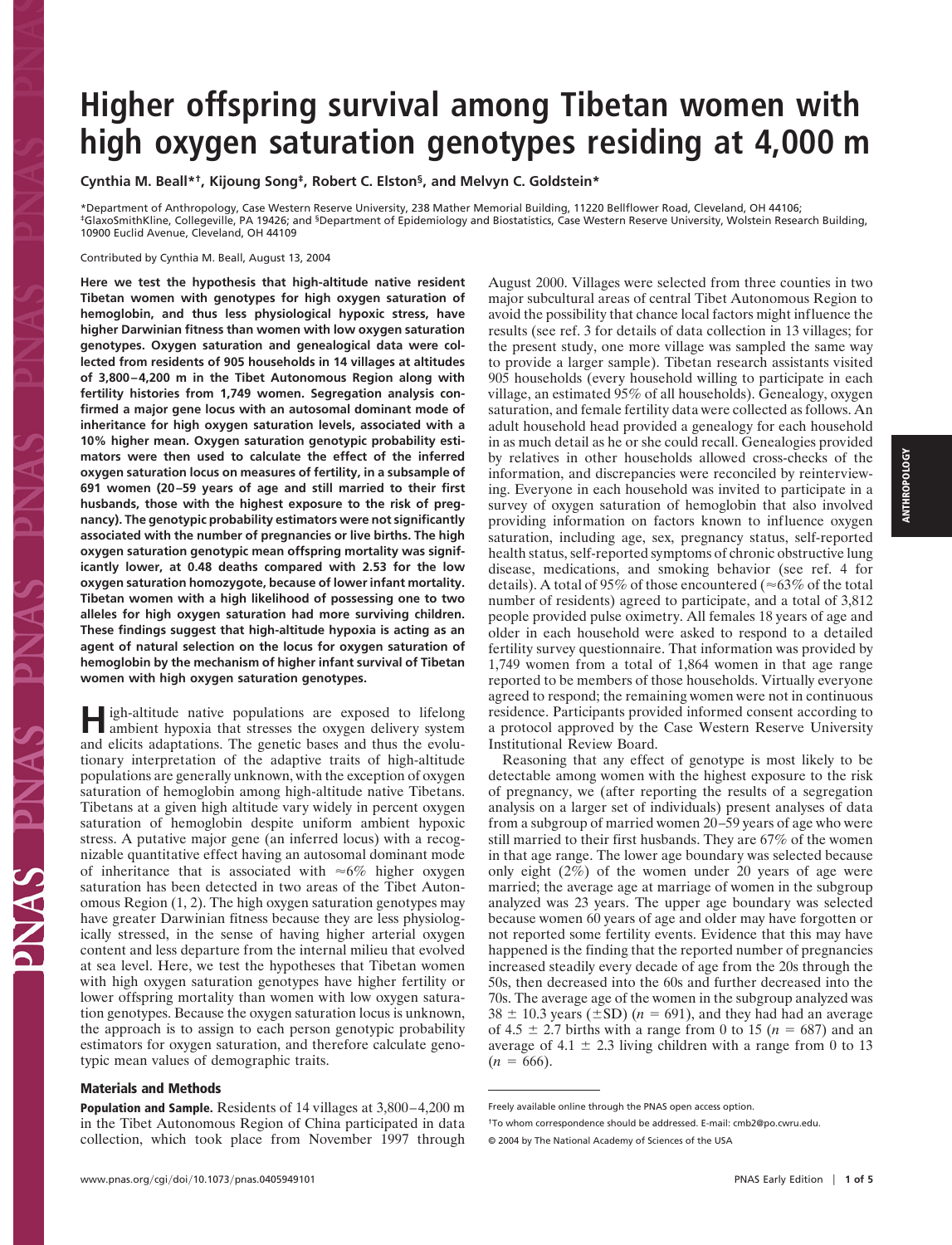| Table 1. Description of pedigree data from 14 villages in the |  |  |  |
|---------------------------------------------------------------|--|--|--|
| <b>Tibet Autonomous Region</b>                                |  |  |  |

| No. of<br>generations | No. of<br>pedigrees | Pairs      | Count | Individuals | Count |
|-----------------------|---------------------|------------|-------|-------------|-------|
| 2                     | 97                  | Parent/Off | 1,949 | Male        | 1,382 |
| 3                     | 92                  | Sib/Sib    | 2,330 | Female      | 1,579 |
| 4                     | 111                 | Sis/Sis    | 627   | Unknown     | 0     |
| 5                     | 24                  | Bro/Bro    | 553   | Total       | 2,961 |
| 6                     | 4                   | Bro/Sis    | 1,150 |             |       |
|                       |                     | Grandp.    | 580   | Founder     | 128   |
|                       |                     | Avunc.     | 2,528 | Nonfounder  | 2,833 |
|                       |                     | Half sib   | 93    | Singletons  | 0     |
|                       |                     | Cousin     | 2,943 | Total       | 2,961 |

Off, offspring; Sib, sibling; Bro, brother; Sis, sister; Grandp., grandparent; Avunc., avuncular.

**Data Analyses.** Data analyses entailed (*i*) pedigree segregation analysis of oxygen saturation data to obtain oxygen saturation genotypic probability estimators (GPEs) for each person in the pedigrees, and (*ii*) use of the method of Hasstedt and Moll (5) to determine from these genotypic probability estimators the effect of the inferred oxygen saturation locus on measures of female fertility and offspring survival.

**Data Preparation.** A total of 52 families provided information on 9,589 individuals, 2,883 of whom had oxygen saturation measurements. To analyze the data with existing software, loops caused by one man having children by two or more sisters or by one woman having children by two or more brothers were broken, and individuals who were second degree relatives or less related were assumed to be unrelated when few of the individuals through whom they were related had phenotypic information. As a result, two large families consisting of 6,108 and 2,906 individuals, respectively, were broken into 278 families. Overall, with  $\leq$ 5% removal or duplication of individuals, this resulted in 328 pedigrees containing 2,961 individuals with  $O_2$  saturation information, as indicated in Table 1.

**Data Adjustment.** Before performing segregation analyses, oxygen saturation levels were examined for the effects of age, sex, smoking status, village altitude, and the reported symptoms of respiratory disease, as well as their first-order interactions, using a stepwise multiple linear regression procedure. Symptoms of respiratory disease were evaluated by the answers to six questions about the presence or absence of cough or phlegm in the morning, throughout the day, and throughout the year. Missing data for altitude on 12 people were replaced by the average of the variable (3,945 m). Missing data for the six pulmonary diseases symptoms were replaced by 0 (no reported symptoms). A total of 475 (16%) did not respond to the first question about cough, and 589 (20%) did not respond to the first question about phlegm, yet they responded to the subsequent questions. This apparently results from the procedure of collecting data from entire households. Individuals would have heard the questions asked of other household members; when it was their turn they responded with assertions of good health without symptoms or they reported symptoms of a specific duration because they already knew the options. Seven terms statistically significant (at the 5% level) were retained ( $F = 27.61$ , 7 df,  $P < 0.0001$ ,  $R^2 =$ 0.062): sex, smoker, altitude, sex  $\times$  cough, smoker  $\times$  cough, age  $\times$  phlegm production, and altitude  $\times$  phlegm production. This model includes interactions between main effects that are not in the model (age, cough, and phlegm production) and these main effects were added into the regression model. In addition, a new binary variable (no reported symptoms of respiratory

**Table 2. Regression coefficients of the final model used to adjust oxygen saturation levels (** $n = 2,961$ **)** 

| Variable                 | df | Parameter<br>estimate | Standard<br>error | t value | Pr >  t |
|--------------------------|----|-----------------------|-------------------|---------|---------|
| Intercept                | 1  | 101.049               | 1.941             |         |         |
| Group*                   |    | $-0.145$              | 0.206             | $-0.70$ | 0.4824  |
| Sex <sup>†</sup>         |    | $-0.390$              | 0.162             | $-2.40$ | 0.0163  |
| Age                      |    | 0.005                 | 0.005             | 1.05    | 0.2952  |
| Smoker <sup>#</sup>      |    | 0.799                 | 0.308             | 2.59    | 0.0095  |
| Altitude                 | 1  | $-0.005$              | 0.0005            | $-9.32$ | < .0001 |
| Cough <sup>§</sup>       |    | $-0.345$              | 0.288             | $-1.20$ | 0.2308  |
| Phlegm <sup>1</sup>      |    | $-2.637$              | 4.059             | $-0.65$ | 0.5158  |
| Sex $\times$ cough       |    | $-0.743$              | 0.393             | $-1.89$ | 0.0591  |
| Smoker $\times$ cough    |    | 1.755                 | 0.733             | 2.39    | 0.0167  |
| Age $\times$ phlegm      | 1  | $-0.041$              | 0.009             | $-4.47$ | < .0001 |
| Altitude $\times$ phlegm |    | 0.001                 | 0.001             | 0.90    | 0.3659  |

 $*0 = No$  self-reported respiratory symptoms; 1 = reported symptoms.

 $<sup>†</sup>0$  = Female: 1 = male.</sup>

 $t=0$  = Nonsmoker; 1 = smoker.

 ${}^{5}0$  = No; 1 = yes.

 $\P0 = No; 1 = yes.$ 

disease or reported symptoms) was created to determine whether the two groups (individuals without symptoms of respiratory disease or individuals with symptoms) were different, and this variable was also included in the regression model  $(F =$ 17.95, 11 df,  $P < 0.0001$ ,  $R^2 = 0.063$ ). The group effect was not significant. We also compared the empirical cumulative distributions of saturation levels in the two groups, with and without symptoms, after adjusting for the other variables listed above and found them to be virtually identical. The regression equation in Table 2 was used to adjust the oxygen saturation levels for all subsequent analyses.

**Segregation Analysis.** To investigate the evidence for a major gene influencing phenotypic variation in oxygen saturation levels, pedigree segregation analysis (6) of adjusted oxygen saturation levels was performed on the entire data set by using a class D regressive model (7). The major gene effects are assumed to result from segregation at a single locus having two alleles, A and B. In this analysis, the A allele is associated with lower saturation levels. The parameters in the most general model include a gene frequency  $(q_A)$ , a transmission probability for each genotype transmitting A ( $\tau_{AA}$ ,  $\tau_{AB}$ ,  $\tau_{BB}$ ), three genotype means ( $\mu_{AA}$ ,  $\mu_{AB}$ ,  $\mu_{\text{BB}}$ ), a common variance  $\sigma^2$ , residual familial correlations for father–mother pairs ( $\rho_{FM}$ ), parent–offspring pairs ( $\rho_{PO}$ ) and sibling pairs ( $\rho_{SS}$ ), and a power transformation ( $\lambda_1$ ). For the single locus models that we test, the following constraints were considered: (*i*) high values recessive ( $\mu_{AA} = \mu_{AB}$ ), (*ii*) high values dominant ( $\mu_{AB} = \mu_{BB}$ ), (*iii*) additive [ $\mu_{AB} = (\mu_{AA} + \mu_{BB})/2$ ], and (*iv*) codominant ( $\mu$ <sub>AA</sub>,  $\mu$ <sub>AB</sub>, and  $\mu$ <sub>BB</sub> arbitrary). A model with no transmission of a major gene fixes the transmission parameters equal to the A allele frequency ( $\tau_{AA} = \tau_{AB} = \tau_{BB} =$  $q_A$ ). A mixed multifactorial/Mendelian model with residual familial correlations fixes the transmission parameters to Mendelian expectations ( $\tau_{AA} = 1$ ,  $\tau_{AB} = 0.5$ ,  $\tau_{BB} = 0$ ). For this segregation analysis, the SEGREG (version 4.1) program of the STATISTICAL ANALYSIS FOR GENETIC EPIDEMIOLOGY (SAGE) package (8) was used.

Likelihood-ratio tests were used to select the most parsimonious model. The test statistic is minus twice the difference in the log likelihood (lnL) for two models, one nested in the other; under certain regularity conditions, this statistic is, in large samples, distributed as  $\chi^2$ , with the number of degrees of freedom (df) being equal to the difference in the number of parameters estimated between the two models.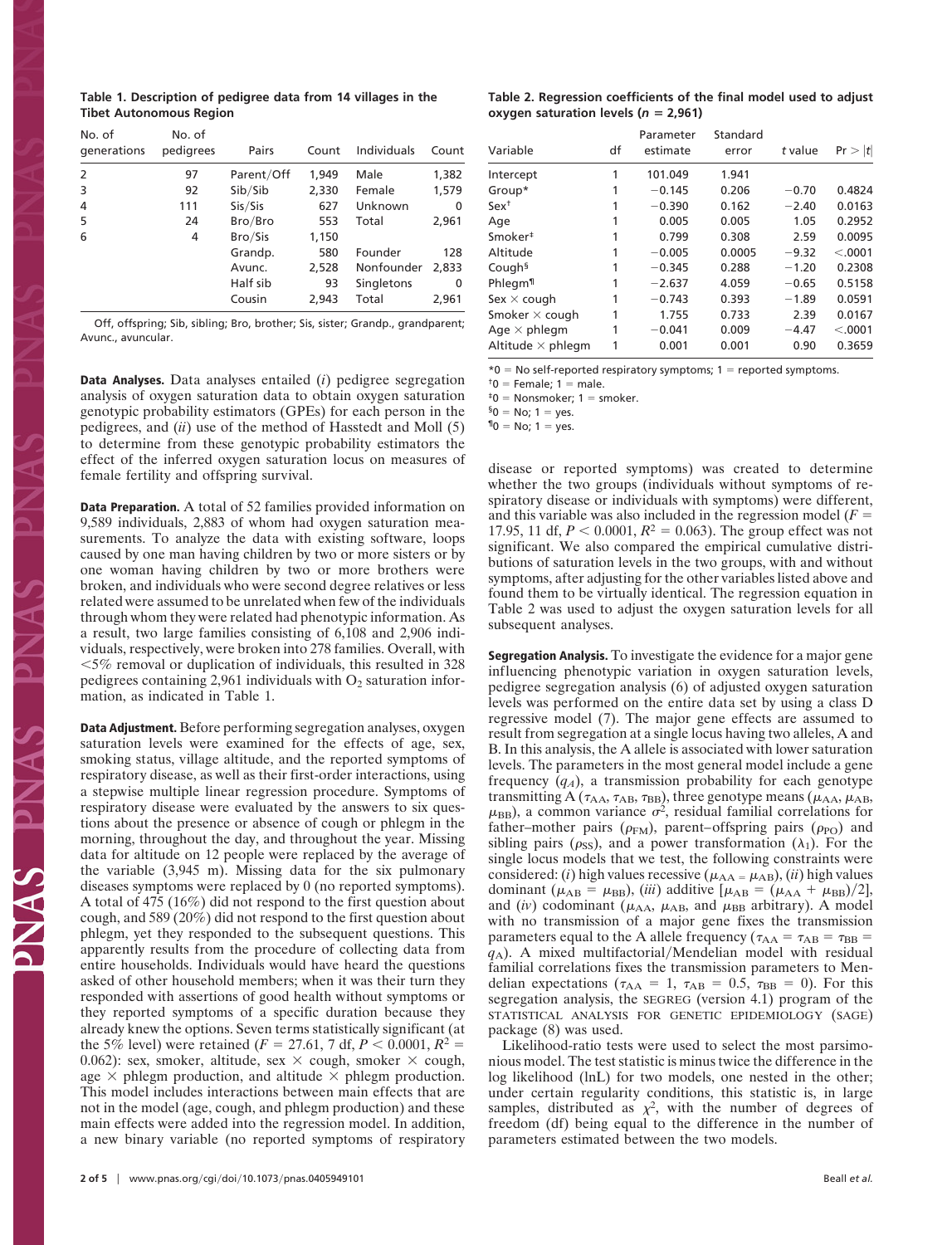|  |  |  |  |  | Table 3. Parameter estimates from segregation analysis of oxygen saturation levels |  |  |  |  |
|--|--|--|--|--|------------------------------------------------------------------------------------|--|--|--|--|
|--|--|--|--|--|------------------------------------------------------------------------------------|--|--|--|--|

|                       | General model         |        | Environmental         | <b>Mixed Mendelian</b> |                       |        |
|-----------------------|-----------------------|--------|-----------------------|------------------------|-----------------------|--------|
| <b>Parameters</b>     | Parameter<br>estimate | SE     | Parameter<br>estimate | SE                     | Parameter<br>estimate | SE     |
| $q_A$                 | 0.2226                | 0.0261 | 0.1989                | 0.0246                 | 0.2178                | 0.0240 |
| $\tau_{AA}$           | 0.8120                | 0.2004 | 0.8011                | 0.0246                 | (1)                   | 0.0    |
| $\tau_{AB}$           | 0.4127                | 0.0426 | 0.8011                | 0.0246                 | (0.5)                 | 0.0    |
| $\tau_{BB}$           | 0.9834                | 0.0189 | 0.8011                | 0.0246                 | (0)                   | 0.0    |
| $\mu_{AA}$            | 79.7886               | 1.1102 | 79.4634               | 1.2173                 | 79.4675               | 1.0869 |
| $\mu_{BB} = \mu_{AB}$ | 89.3714               | 0.0902 | 89.3269               | 0.0875                 | 89.3568               | 0.0857 |
| $\sigma^2$            | 9.5674                | 0.3798 | 9.8941                | 0.4122                 | 9.6587                | 0.3722 |
| $\rho_{FM}$           | 0.1298                | 0.0750 | 0.1248                | 0.0715                 | 0.1272                | 0.0721 |
| $\rho_{PO}$           | 0.1240                | 0.0260 | 0.1195                | 0.0250                 | 0.1172                | 0.0248 |
| pss                   | 0.1947                | 0.0355 | 0.2192                | 0.0358                 | 0.1937                | 0.0346 |
| $\lambda_1$           | 5.4692                | 0.4799 | 5.5930                | 0.5159                 | 5.5223                | 0.4897 |
| $-2lnL$               | 15,260.8              |        | 15,277.1              |                        | 15,268.2              |        |
| Par*                  | 11                    |        | 8                     |                        | 8                     |        |
| $\chi^2$              |                       |        | 16.3                  |                        | 7.4                   |        |
| P value               |                       |        | < 0.0001              |                        | 0.0602                |        |

Numbers in parentheses are fixed.

\*Number of functionally independent parameters estimated.

Table 3 gives the results for (*i*) a general model with arbitrary transmission probabilities; (*ii*) an environmental model with no major gene transmission; and (*iii*) a mixed Mendelian model. The environmental model was rejected, and the departure from the mixed multifactorial/Mendelian model (B dominant in Table 3) was not significant ( $\chi^2$  = 7.4, 3 df,  $\dot{P}$  = 0.060) when compared with the general model. Finally, we determined whether a codominant mode of inheritance fits better than a dominant mode of inheritance (Table 4). The dominant model for high values was not rejected ( $\chi^2 = 0.9$ , 1 df,  $P = 0.343$ ). Therefore, the most parsimonious model for oxygen saturation level after adjusting for covariates is Mendelian dominant for high values with an allele frequency of 0.78, together with residual familial correlations. As a check, all of the covariates

### **Table 4. Major locus mode of inheritance of oxygen saturation levels**

|                     |                                     | Mendelian model |                                            |        |
|---------------------|-------------------------------------|-----------------|--------------------------------------------|--------|
| Parameters          | Codominant<br>parameter<br>estimate | SE              | <b>B</b> dominant<br>parameter<br>estimate | SE     |
| $q_A$               | 0.2183                              | 0.0244          | 0.2178                                     | 0.0240 |
| $T_{AA}$            | (1)                                 | 0.0             | (1)                                        | 0.0    |
| $T_{AB}$            | (0.5)                               | 0.0             | (0.5)                                      | 0.0    |
| TBB                 | (0)                                 | 0.0             | (0)                                        | 0.0    |
| $\mu_{AA}$          | 79.6633                             | 1.0918          | 79.4675                                    | 1.0869 |
| $\mu_{AB}$          | 89.7486                             | 0.3974          | 89.3568                                    | 0.0857 |
| $\mu$ <sub>BB</sub> | 89.1395                             | 0.2371          | 89.3568                                    | 0.0857 |
| $\sigma^2$          | 9.6077                              | 0.3968          | 9.6587                                     | 0.3722 |
| $\rho_{FM}$         | 0.1305                              | 0.0753          | 0.1272                                     | 0.0721 |
| $\rho_{PO}$         | 0.1237                              | 0.0256          | 0.1172                                     | 0.0248 |
| $\rho_{SS}$         | 0.1976                              | 0.0351          | 0.1937                                     | 0.0346 |
| $\lambda_1$         | 5.6037                              | 0.5078          | 5.5223                                     | 0.4897 |
| $-2$ InL            | 15,267.3                            |                 | 15,268.2                                   |        |
| Par*                | 9                                   |                 | 8                                          |        |
| $x^2$               |                                     |                 | 0.9                                        |        |
| P value             |                                     |                 | 0.3428                                     |        |

Numbers in parentheses are fixed.

\*Number of functionally independent parameters estimated.

**ANTHROPOLOGY ANTHROPOLOGY**

used to adjust the data were introduced into the final model to verify that none were still significant. Table 5 compares the major locus segregation results of this

analysis with those of previously published analyses using a model that assumed all multifactorial contributions could be accounted for by polygenic inheritance. All three analyses detected a major locus with an autosomal dominant mode of inheritance for high oxygen saturation levels. The high genotypic mean of the present study is about the same as that for a different group of villages at a similar altitude (some of the villages in the 1997 study were included in the present study). The oxygen saturation difference between high and low genotypic means was nearly 10% in the present study, as compared to  $\approx 6\%$  in the two earlier ones. The reason for this may be that, in addition to the difference in the samples analyzed, the present model included residual familial correlations without assuming that they are due to polygenic inheritance and also allowed for simultaneous estimation of a Box–Cox power transformation parameter (9) in each analysis to better approximate normality conditional on genotype.

**Calculation of Individual Genotypic Probability Estimates.** In calculating the likelihood for all of the pedigree data, there is

**Table 5. Comparison of maximum likelihood estimates of the major gene parameters for oxygen saturation obtained in the present study with those previously published**

|                                                                  | Three counties,<br>TAR* | Pen-Dri, TAR <sup>+</sup> | Phala, TAR <sup>‡</sup> |
|------------------------------------------------------------------|-------------------------|---------------------------|-------------------------|
| Altitude range, m                                                | 3,800-4,200             | 3.800-4.065               | 4,850-5,450             |
| $q_{A}$                                                          | $0.2178 \pm 0.024$      | $0.258 + 0.1193$          | $0.446 + 0.095$         |
| $\mu$ AA                                                         | $79.5 \pm 1.1$          | $82.6 + 1.8$              | $78.1 + 1.0$            |
| $\mu$ <sub>AB</sub>                                              |                         | $87.6 + 1.3$              |                         |
| $\mu_{BB}$ (= $\mu_{AB}$ )                                       | $89.4 \pm 0.1$          | $88.3 + 0.7$              | $84.0 \pm 0.5$          |
| Proportion of<br>phenotypic<br>variance due to<br>major locus, % | 46                      | 21                        | 39                      |

A, low saturation allele; TAR, Tibet Autonomous Region.

\*Present study.

†Ref. 2.

‡Ref. 1.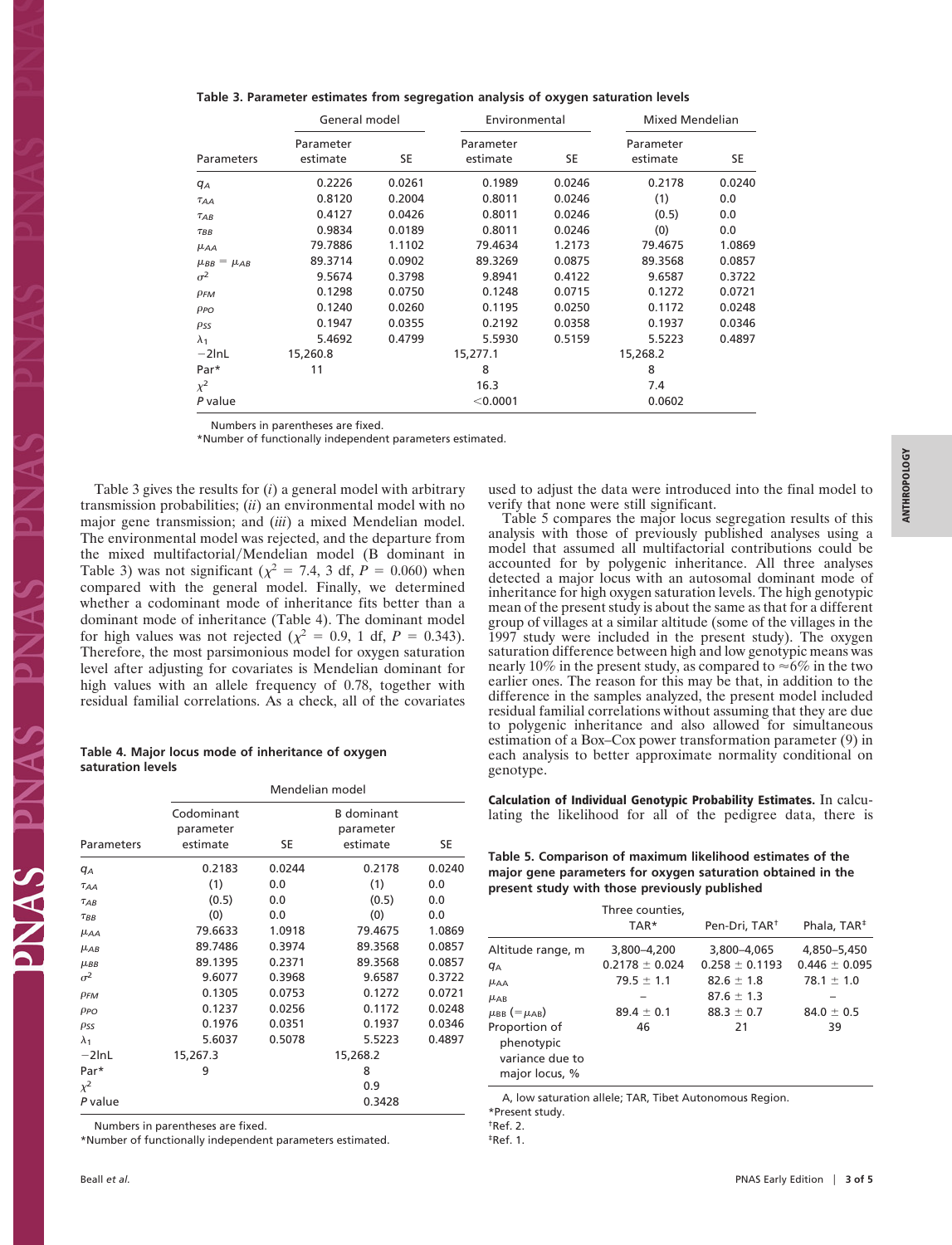**Table 6. Estimates of fertility measures for three oxygen saturation genotypes**

|                                                                 |                                                              |           |           |           |                           | Multiple                           |                                     |
|-----------------------------------------------------------------|--------------------------------------------------------------|-----------|-----------|-----------|---------------------------|------------------------------------|-------------------------------------|
|                                                                 | Mean $\pm$ SD [minimum,                                      | Genotypic | Genotypic | Genotypic | Multiple<br>regression    | regression P to<br>test Ho: $AA =$ | Permutation P<br>to test Ho: $AA =$ |
| Variable                                                        | $maximum, n$ ]                                               | mean AA   | mean AB   | mean BB   | $R^2$                     | AB/BB                              | AB/BB                               |
| Number of pregnancies                                           | $4.62 \pm 2.79$ [1,15 n = 689]                               | 4.59      | 4.90      | 4.77      | $0.96***$ <sup>++\$</sup> | 0.828                              | 0.826                               |
| Number of live births                                           | $4.49 \pm 2.72$ [0,15, $n = 685$ ]                           | 4.45      | 4.76      | 4.62      | $0.96***$                 | 0.820                              | 0.823                               |
| Number of children<br>now alive                                 | $4.09 \pm 2.33$ [0, 13, n = 664]                             | 1.64      | 3.58      | 3.79      | $0.95***$ <sup>1</sup> ** | 0.046                              | 0.039                               |
| Number of children<br>who died                                  | $0.54 \pm 0.10$ [0,8, n = 664]                               | 2.53      | 0.77      | 0.48      | $0.38^{+15**}$            | 0.007                              | 0.009                               |
| Number of infant<br>deaths                                      | $0.36 \pm 0.74$ [0.7 n = 681]                                | 1.69      | 0.62      | 0.32      | $0.28^{+1}$               | 0.011                              | 0.014                               |
| now alive                                                       | Proportion of livebirths $0.90 \pm 0.17$ [0,1, n = 664]      | 0.40      | 0.88      | 0.91      | $0.97***$ <sup>++</sup>   | 0.004                              | 0.006                               |
| that died during<br>infancy                                     | Proportion of livebirths $0.07 \pm 0.15$ [0,1, n = 654]      | 0.40      | 0.10      | 0.06      | $0.20**$                  | 0.015                              | 0.023                               |
| that died between 1<br>and 15 years of age                      | Proportion of livebirths $0.02 \pm 0.07$ [0,0.5, $n = 653$ ] | 0.01      | 0.01      | 0.02      | $0.08^{++}$               | 0.763                              | 0.755                               |
| Proportion of livebirths<br>that died before 15<br>years of age | $0.09 \pm 0.16$ [0,1, n = 653]                               | 0.43      | 0.11      | 0.08      | $0.26***$ <sup>++++</sup> | 0.036                              | 0.042                               |
|                                                                 |                                                              |           |           |           |                           |                                    |                                     |

\*Age at first pregnancy. †Age at first birth. ‡Age at last pregnancy.

§Altitude.

¶Age at last birth.

 Marital type. \*\*Currently using family planning.

††Maternal age.

summation over the three possible genotypes (AA, AB, and BB) for each individual in the entire data set. The probabilities that a particular individual has each of these genotypes, the genotypic probability estimates, are obtained by dividing each of the three terms in the likelihood corresponding to that individual by the total likelihood (5). To do this, all unknown parameters in the likelihood are replaced by their maximum likelihood estimates as given in the penultimate columns of Tables 3 and 4.

**Calculation of Genotypic Mean Estimates of Fertility Traits and Tests of Significance Using Multiple Regression Analyses and Permutation Tests.** First, multiple linear regression analyses were used to test the effects of a basic set of covariates, unrelated to genotype, that plausibly contribute to variation in each of the fertility and related traits for the subgroup of women 20–59 years of age still married to their first husbands. These covariates were age, household economic status, marital type (e.g., monogamy, polygyny), age at first and most recent pregnancy, age at first and most recent birth, altitude of village of residence, and current use of family planning. For each trait, the covariates significant at the 5% level were retained in a second multiple regression analysis, to which the oxygen saturation genotype probabilities were added as further covariates, testing whether the corresponding putative locus significantly contributes to variation in that trait. Because the three genotype probability estimates for an individual sum to one, this regression analysis was performed without a separate intercept term in the regression model (5). All of the other covariates were centered, with the result that, assuming that the regression model is correct, the coefficients of the three probabilities are the minimum variance unbiased genotypic mean estimators, for each of the oxygen saturation genotypes, of the fertility trait being analyzed. Because of nonnormality of the residuals in the multiple regression analyses, permutation tests were also performed to test for a significant difference between these means. For this purpose, the genotype probabilities  $(AA$  versus  $AB/BB$ , because there was never a significant difference between AB and BB) were shuffled across persons 2,000 times; for each such permutation replicate, the corresponding *t* statistic was calculated. The permutation *P* value is then given by the proportion of these 2,000 (absolute value) statistics that was larger than that for the observed data. If the true *P* is 0.05, then the confidence interval (95% CI) obtained on the basis of 2,000 permutations is less than  $\pm 0.01$ .

## **Results**

The likelihood of becoming pregnant and delivering a live birth was similar for all three genotypes (Table 6). The number of pregnancies and live births did not differ among the genotypes and varied by just 0.31 pregnancies or live births (Table 6). In contrast, the number of children now alive varied widely from the high-saturation genotypic mean of 3.79 to the low-saturation genotypic mean of just 1.64, implying that more offspring of low-saturation genotype women had died. The number of children who had died varied from a genotypic mean of 0.48 for the high-saturation genotypes to 2.53 for the low-saturation genotype. The excess mortality occurred during infancy. The highsaturation genotypic mean of just 0.32 infant deaths was markedly lower than the low-saturation genotypic mean of 1.69. There were no significant differences in child (1–15 years of age) mortality. Key to the evolutionary perspective is offspring mortality before reproductive age, conventionally defined as 15 years of age among humans. The genotypic mean prereproductive mortality was 8% of live births for the high-saturation genotypes compared with 43% of live births for the low-saturation homozygotes. The net result was more living children for the high-saturation genotypes (3.79 compared with 1.64 offspring).